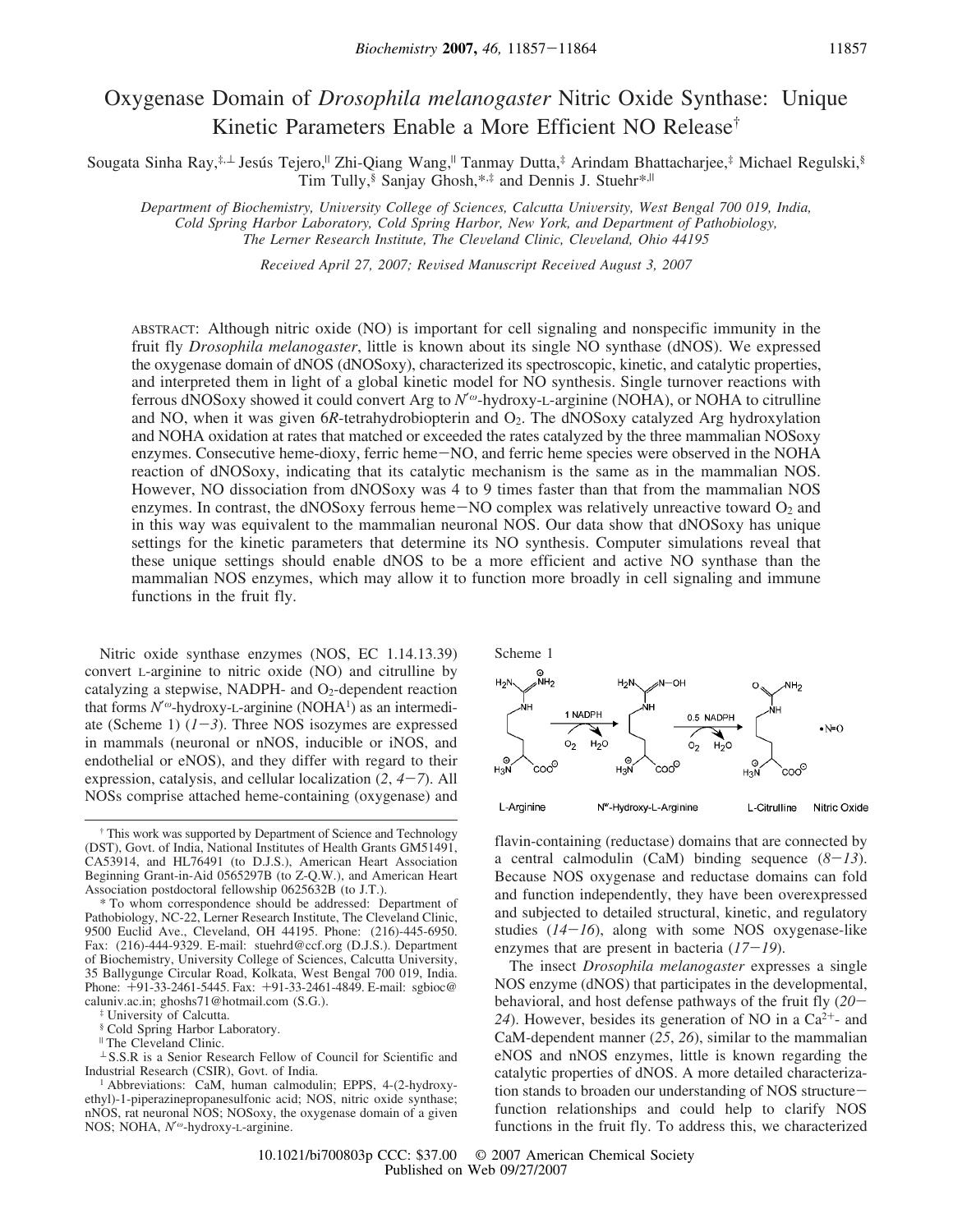the catalytic and kinetic properties of the dNOS oxygenase domain (dNOSoxy) after its overexpression in *E. coli*. Our results show that dNOSoxy is most similar to the mammalian nNOS but has kinetic features that distinguish it from the mammalian NOS enzymes. These findings, along with results in the accompanying article on the reductase domain of dNOS, suggest that dNOS evolved to support a more efficient and active NO release than do the mammalian enzymes.

### **EXPERIMENTAL PROCEDURES**

*Materials.* All reagents and materials were obtained from Sigma, Alexis Biochemicals, and Amersham Biosciences, unless noted otherwise.

*dNOSoxy Construct Generation.* The pCWori vector containing the 5′ hexa-His tagged dNOS full-length construct (4050 bp) within NdeI and HindIII restriction sites, as described in (*26*), was used to generate a 5′ hexa-His tagged construct of the dNOS oxygenase domain and the adjoining CaM binding sequence (dNOSoxy). This construct ends at Ser683. To create the stop codon after Ser683, the following primers were used to amplify a fragment of dNOS: 5′ACG-GTGGCGCTGAAGATGCAACTGG-3′and5′-GATAAGCTT**T-TA**CGATTTGCCAGTTTCGGTGGC-3′. The second primer contains the stop codon in bold followed by the underlined HindIII restriction site. This PCR product was subcloned into a PCR-4 vector (Invitrogen) and was digested with BsiWI (located downstream from the forward primer) and HindIII (both are unique sites) and cloned into the pCWori plasmid containing dNOS after it had been digested with the same enzymes. Positive clones of dNOSoxy were identified by restriction analysis.

*Expression and Purification of dNOSoxy.* The dNOSoxy protein was expressed in recombinant *E.coli* Rosetta cells using the pCWori plasmid as done with the mammalian NOSoxy proteins (*34*). Transformed bacteria were grown at 37 °C in 3 L of terrific broth supplemented with 100 mg/L ampicillin. Protein expression was induced when the cultures reached an OD<sub>600</sub> of 0.8 to 1 by adding 1 mM isopropyl- $\beta$ -D-thiogalactoside. After further growth at room temperature for 24 h, the cells were harvested and resuspended in buffer A (40 mM EPPS, 150 mM NaCl, and 10% glycerol) containing 1 mM L-Arg, 10  $\mu$ M H<sub>4</sub>B, 0.5 mg/mL each of leupeptin and pepstatin, 1 mg/mL lysozyme, and 1 mM phenylmethylsulfonyl fluoride. Cells were lysed by freezethawing three times in liquid nitrogen followed by sonication for five 45-s pulses with a 1-min rest on ice between pulses. The cell lysate was centrifuged at 4 °C for 30 min, and the cell-free supernatant was precipitated by adding 50% (w/v) ammonium sulfate. The precipitant was centrifuged at 4 °C for 30 min at 16,000 rpm, and was then resuspended in buffer A containing 5 mM  $\beta$ -mercaptoethanol, 1 mM L-Arg, and 10  $\mu$ M H<sub>4</sub>B. The resuspended solution was loaded onto a Ni-NTA-Sepharose CL-4B column that had been charged with 50 mM  $N$ iSO<sub>4</sub> and equilibrated with buffer A containing 5 mM  $\beta$ -mercaptoethanol, 1 mM L-Arg, and 10  $\mu$ M H<sub>4</sub>B. The column was washed with 5 volumes of equilibration buffer and 5 volumes with equilibration buffer containing 10 mM imidazole. The dNOSoxy protein was eluted with 100 mM imidazole in buffer A. The eluted protein sample was dialyzed against buffer B (40 mM EPPS and 10% glycerol) and then run onto a Q-Sepharose column equilibrated with buffer B containing 1 mM L-Arg and 10  $\mu$ M H4B. The bound protein was washed extensively with the equilibration buffer containing increasing concentrations of NaCl, and the bound protein was eluted with Buffer B containing 200 mM NaCl plus L-Arg and H4B. The resulting protein sample was concentrated, dialyzed to remove the imidazole, and finally stored frozen in aliquots at  $-80$  °C.

UV-visible spectra of diluted protein samples were recorded on an Hitachi U3110 spectrophotometer in the absence or presence of 20  $\mu$ M H<sub>4</sub>B and 1 mM Arg. Enzyme concentration was quantified using the absorption of the ferrous-CO adduct at 444 nm and an extinction coefficient of 74 mM<sup>-1</sup>cm<sup>-1</sup> ( $A_{444} - A_{500}$ ).

*Preparation of Ferrous dNOSoxy.* Concentrated dNOSoxy was placed in a cuvette and made anaerobic by several cycles of evacuation and purging with deoxygenated  $N_2$ . An anaerobic solution that contained 50 mM EPPS at pH 7.5, H4B, and L-Arg or NOHA was then added. The enzyme was reduced by the sequential addition of a dithionite solution from which the concentration was standardized against ferricyanide. The heme reduction was monitored spectrophotometrically. The reduced enzyme solution was transferred into a syringe in a stopped-flow instrument using a gastight syringe.

*Stopped-Flow Single Catalytic Turnover Reactions.* Rapid-Scanning stopped-flow experiments were performed at 10 °C using a HI-TECH SF-61 instrument equipped with a HI-TECH MG-6000 rapid-scanning diode-array detector, as described previously (*30*, *34*, *36*). An anaerobic solution containing 50 mM EPPS (pH 7.5),  $10 \mu$ M ferrous dNOSoxy,  $10 \mu$ M H<sub>4</sub>B, and either 1 mM L-Arg or 0.5 mM NOHA was rapidly mixed with an equal volume of air-saturated buffer (50 mM EPPS at pH 7.5). Ninety-six scans from 350 to 700 nm were collected within 0.0018 to 2 s after each mixing. Sequential spectral data were fit to different reaction models using the Specfit global analysis program (provided by Hi-Tech Ltd.), which can calculate the number of different enzyme species, their spectra, and their concentrations versus time during the single turnover reactions. Data from six to eight sequential reactions were averaged to obtain the final traces.

*Product Stoichiometry Analyses.* Amino acids in aliquots taken from single turnover reactions were derivatized with *o-*phthalaldehyde and then analyzed by reverse-phase HPLC with fluorescence detection (*27*). Samples were filtered through an Amicon Centricon device (10,000 MW cutoff) prior to derivatization. Samples were injected onto a Hewlett-Packard ODS-Hypersil column that was equilibrated with 5 mM ammonium acetate at pH 6.0 and 20% methanol and then subjected to an increasing gradient of methanol. Retention times and concentrations of amino acids were calculated on the basis of NOHA and citrulline standard solutions.

*NO Binding Kinetics of Ferric NOSoxy Enzymes.* The experiments were performed as previously described (*51*). An anaerobic solution containing  $2 \mu M$  of either dNOSoxy or nNOSoxy, 1 mM Arg, 50  $\mu$ M H<sub>4</sub>B, 0.5 mM EDTA in 40 mM EPPS at pH 7.6 was rapidly mixed at 10 °C in the stopped-flow instrument with a buffered solution containing different concentrations of NO. The NO solutions were made by diluting a buffered, NO-saturated solution in anaerobic buffer and assuming a NO concentration of 1.9 mM for a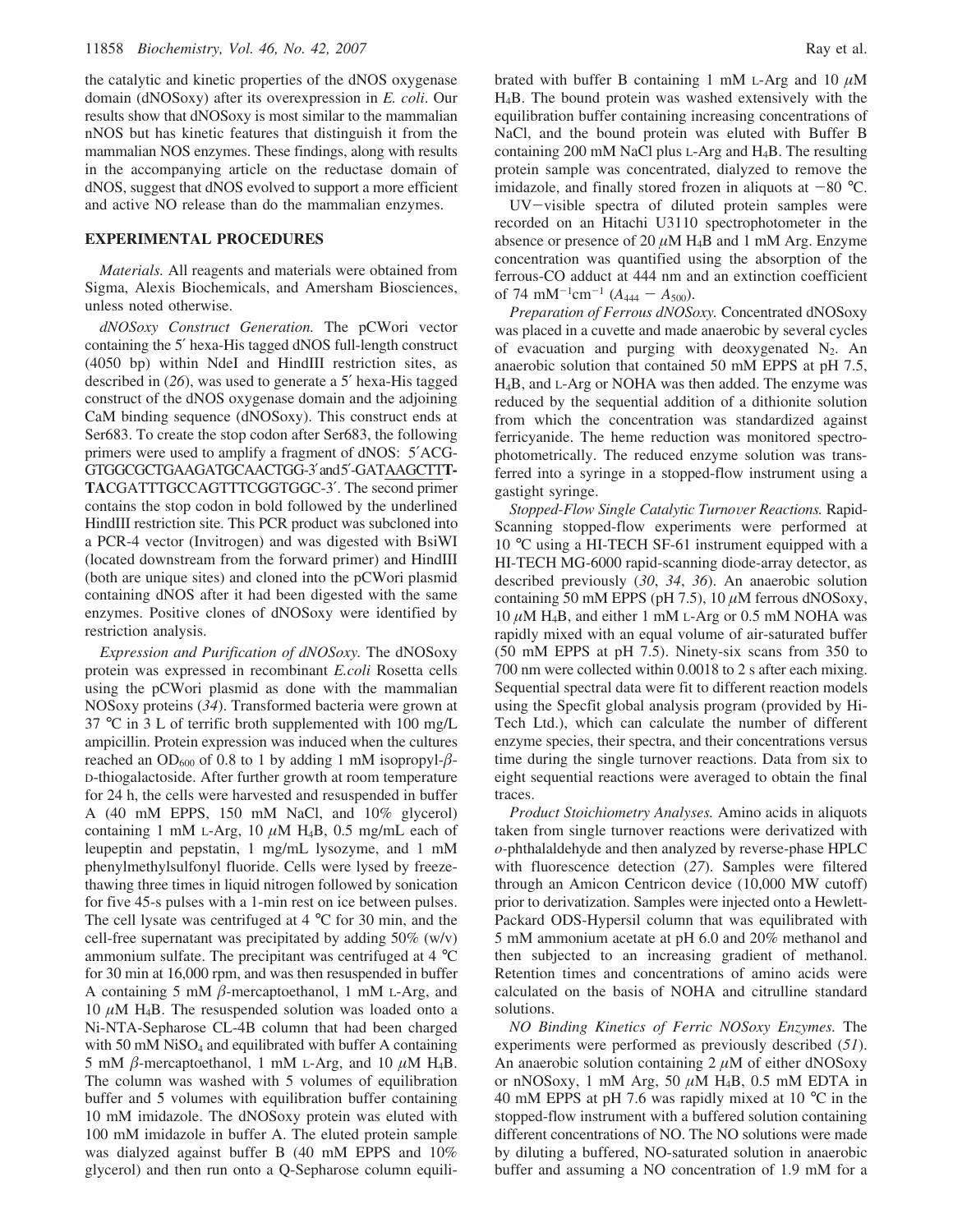saturated solution at 25 °C. Six to eight sequential reactions were run at each NO concentration and then averaged to obtain the final traces. Data were fit to a single or double exponential equation.

*Ferrous Heme*-*NO Oxidation Rate.* A solution of 8 µM ferric dNOSoxy in a 40 mM EPPS buffer (pH 7.6), containing 1 mM Arg, 50  $\mu$ M H<sub>4</sub>B, and 0.5 mM EDTA, was made anaerobic in a sealed cuvette and reduced by adding a small amount of anaerobic sodium dithionite solution at 10 °C. To minimize adding excess dithionite, titration of the ferric enzyme was stopped as soon as the heme became reduced, as judged by a shift in the Soret absorbance and the disappearance of absorbance at 650 nm. NO was subsequently added from a NO-saturated solution. The ferrous heme-NO enzyme was transferred to the stopped-flow instrument and mixed at 10 °C with buffer containing various  $O_2$  concentrations and 40 mM EPPS (pH 7.6), 1 mM Arg, 50  $\mu$ M H<sub>4</sub>B, and 0.5 mM EDTA. The kinetics of ferrous heme-NO oxidation was determined from the absorbance loss at 438 nm (ferrous heme-NO decay) and buildup at 396 nm (ferric heme buildup). Traces at both wavelengths were averaged from 6 to 10 individual reactions and were fit to a single-exponential function using software provided by the instrument manufacturer.

*Computer Simulation of the Global Kinetic Model for NOS Catalysis*. Simulations of the model in Figure 6 were done using kinetic values determined here or previously at 10 °C and by using Mathcad software as previously described in detail (*31*, *44*, *50*). In the current simulations, the following parameter values were utilized: for dNOS,  $k_{\text{cat1}}$  28 s<sup>-1</sup>,  $k_{\text{cat2}}$  $48 \text{ s}^{-1}$ ,  $k_d$  18 s<sup>-1</sup>, and  $k_{ox}$  0.2 s<sup>-1</sup>; for nNOS (38),  $k_{cat1}$ 18 s<sup>-1</sup>,  $k_{cat2}$  29 s<sup>-1</sup>,  $k_d$  5 s<sup>-1</sup>, and  $k_{ox}$  0.2 s<sup>-1</sup>. The heme reduction rate  $(k_r)$  was varied as described in the text, and we assumed a constant concentration of  $O_2$  (140  $\mu$ M) and NADPH (40  $\mu$ M) and no buildup of NO in solution.

### **RESULTS AND DISCUSSION**

*Expression, Purification, and Spectral Properties.* The oxygenase domain of the *Drosophila melanogaster* NO synthase (dNOSoxy) was overexpressed in *E. coli* BL21 Rosetta cells. The dNOSoxy protein had a  $His<sub>6</sub>$  tag at its N-terminus to enable purification by nickel-nitriloacetic acid sepharose column chromatography. The average yield of purified dNOSoxy was 3 to 4 mg/L of culture, and the final protein was approximately 90% homogeneous as judged by the SDS-PAGE analysis (data not shown). The apparent molecular mass of the dNOSoxy was 76 kDa, which is in good agreement with the predicted size of the polypeptide based on the gene sequence.

Purification of dNOSoxy was done in the presence of  $L$ -Arg and H<sub>4</sub>B. The UV-visible spectrum of dNOSoxy showed a Soret peak at 396 nm (Figure 1), typical of mammalian NOS enzymes containing bound Arg and H4B (*27*, *28*) and of five-coordinate, high-spin heme-thiolate proteins in general. Reduction of dNOSoxy with dithionite caused the Soret band to shift to 414 nm (not shown), and subsequent addition of CO shifted the Soret band to 445 nm (Figure 1), confirming an intact heme-thiolate bond in dNOSoxy.

*Single Catalytic Turno*V*er Reactions of dNOSoxy.* We utilized rapid-scanning stopped flow spectroscopy to docu-



FIGURE 1: UV-visible spectra of purified dNOSoxy. Scan A is ferric dNOSoxy in the presence of L-Arg and H4B, while scan B is the ferrous heme-CO complex.



FIGURE 2: Kinetics of heme transitions during Arg oxidation by dNOSoxy under single turnover conditions. Anaerobic ferrous dNOSoxy containing Arg and H4B was mixed at 10 °C with airsaturated buffer in the stopped flow instrument to start the reaction. The upper panel contains spectral traces collected during the reaction and show the direction of absorbance change. The lower panel shows the absorbance change over time at two wavelengths. Data are representative of four independent experiments.

ment heme transitions during the Arg hydroxylation and NOHA oxidation reactions catalyzed by dNOSoxy. This approach has been quite valuable for understanding the reaction mechanism and kinetics of the mammalian NOS enzymes (*29*-*31*). Dithionite-reduced (ferrous) dNOSoxy that contained H4B and either Arg or NOHA was rapidly mixed at 10  $\degree$ C with an O<sub>2</sub>-saturated buffer to initiate the reaction.

For the Arg single turnover reaction, prior work with mammalian NOSoxy enzymes showed that a heme-dioxy intermediate is formed upon mixing reduced enzyme with  $O<sub>2</sub>$ -containing buffer, and then this species converts to ferric NOSoxy concurrent with Arg hydroxylation to form NOHA (*30*-*32*). However, in the Arg hydroxylation reaction of dNOSoxy, we observed no clear buildup of a heme-dioxy intermediate prior to the formation of ferric dNOSoxy (Figure 2). Global analysis of the spectral data also failed to indicate a clear buildup of a heme-dioxy intermediate in the reaction. This contrasts with the three mammalian NOSoxy enzymes, which typically build up a detectable heme-dioxy intermediate with characteristic heme Soret absorbance near 427 nm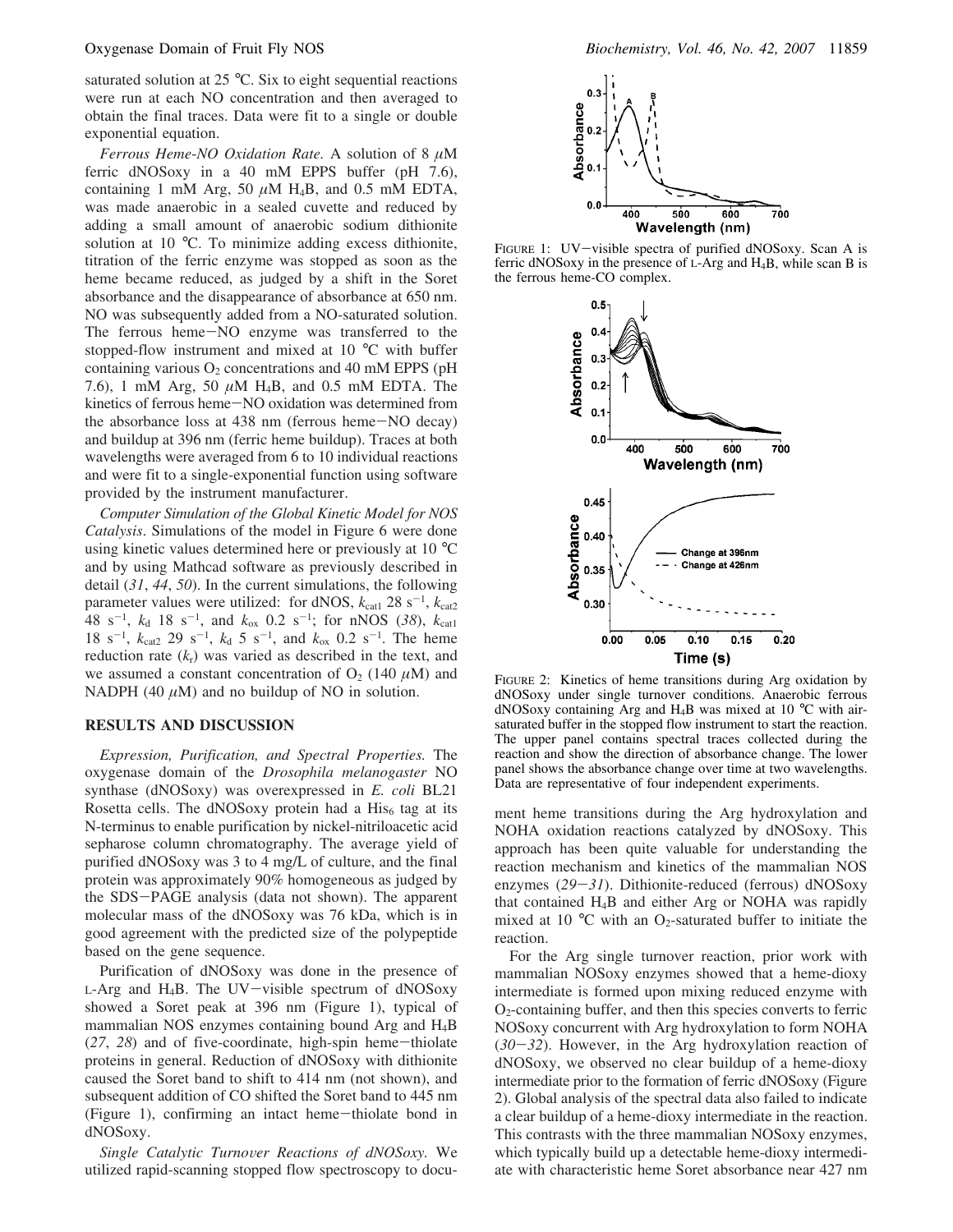during the Arg hydroxylation reaction (*29*-*32*). Despite this, the shifting isosbestic points in Figure 2A and the biphasic absorbance change at 396 nm in Figure 2B do suggest the formation of an intermediate in the reaction. Because the maximally shifted spectrum is centered at 420 nm in Figure 2A, it is possible that the dNOSoxy heme-dioxy intermediate formed in the Arg reaction is the 420 nm species that is observed for mammalian NOS enzymes under some conditions (*52*). In any case, we still could estimate the rate of Arg hydroxylation catalyzed by dNOSoxy from the concurrent loss of absorbance at 426 nm and the gain of absorbance at 396 nm (equivalent to the rate of ferric dNOSoxy formation) (Figure 2). The rates estimated at the two wavelengths were similar (29  $s^{-1}$  and 26  $s^{-1}$ , respectively). These rates are in the high range of rates obtained for the heme-dioxy to ferric heme transition that is associated with Arg hydroxylation by the mammalian NOSoxy enzymes, which range from 6 to  $24 \text{ s}^{-1}$  under identical reaction conditions (*37*). Thus, dNOSoxy appears to catalyze Arg hydroxylation as fast or faster than most mammalian NOS enzymes and is most similar to nNOS in this respect.

Amino acid product analysis confirmed that dNOSoxy generated NOHA from Arg in the single turnover reactions (0.3 NOHA per heme). This product yield is within the range reported for Arg hydroxylation by mammalian NOSoxy enzymes under similar reaction conditions (0.2 to 0.8 NOHA per heme) (*32*, *34*, *35*).

For the NOHA single turnover reaction of dNOSoxy, global analysis of the rapid scanning data indicated four consecutive heme species, which, on the basis of previous work with mammalian NOSoxy enzymes (*36*, *37*), could be identified as the starting ferrous dNOSoxy, a transient hemedioxy intermediate, a ferric heme-NO intermediate, and the ferric dNOSoxy product. Thus, three observable transitions occurred during the NOHA oxidation reaction, where  $k_1$ ,  $k_2$ , and  $k_3$  are the calculated rates for the transitions:

$$
\text{Fe}^{\text{II}} \xrightarrow{k_1} \text{Fe}^{\text{III}}\text{O}_2^- \xrightarrow{k_2} \text{Fe}^{\text{III}}\text{NO} \xrightarrow{k_3} \text{Fe}^{\text{III}}
$$

Figure 3 illustrates the UV-visible spectrum of the four enzyme species and the time course of their consecutive appearance and/or disappearance. The Soret absorbance peaks for the dNOSoxy  $\overline{Fe^{II}}$ ,  $\overline{Fe^{III}}O_2$ ,  $\overline{Fe^{III}}$ NO, and  $\overline{Fe^{III}}$  heme species were 415, 424, 438, and 396 nm, respectively, which closely match the absorbance positions of these same species in mammalian NOSoxy enzymes when they catalyze NOHA oxidation (*34*, *36*). Why a 428 nm ferrous-dioxy species was clearly observable in the NOHA reaction but not in the Arg reaction is puzzling and deserves further investigation. Our NOHA single turnover data imply that dNOS has a similar if not identical mechanism of catalysis compared to the mammalian enzymes. Amino acid product analysis confirmed that dNOSoxy generated citrulline from NOHA in the single turnover reactions (0.4 NOHA per heme), consistent with our observation of a buildup of a ferric heme-NO product complex during the reaction.

The calculated rates for the heme transitions observed during NOHA oxidation by dNOSoxy are listed in Table 1, along with values obtained for NOHA reactions catalyzed by the three mammalian NOSoxy enzymes and by one bacterial NOSoxy protein under identical or nearly identical



FIGURE 3: UV-visible spectra of heme species detected and their transition kinetics during NOHA oxidation by dNOSoxy under single turnover conditions. Anaerobic ferrous dNOSoxy containing NOHA and H<sub>4</sub>B was mixed at 10  $^{\circ}$ C with air-saturated buffer in the stopped flow instrument to start the reaction. The upper panel contains spectra of four species derived from global analysis of the data. These in order of appearance are the ferrous (a, solid line), heme-dioxy (b, dotted line), ferric heme-NO (c, dashed line), and ferric (d, dash-dotted line) forms of dNOSoxy. The lower panel shows the kinetics of disappearance or formation of each spectral species. Line patterns for each species are the same as those in the upper panel. Data are an average of 6 to 10 reactions and are representative of four independent experiments.

reaction conditions (*17*, *34*, *36*, *38*). The comparison shows that dNOSoxy has a rate of product formation as measured by the  $k_2$  transition (also designated  $k_{cat}$ ) that is as fast or faster than that in the mammalian and bacterial NOS enzymes (*30*, *36*). The greatest difference, however, appears to be in the  $k_3$  transition, which is the macroscopic dissociation rate  $(k_d)$  of the ferric heme $-NO$  product complex that forms at the end of each catalytic cycle in all NOS enzymes examined to date  $(31)$ . This  $k_d$  is important because it helps to determine what percentage of the NO synthesized by a NOS enzyme is actually released into solution  $(39)$ . Remarkably, the  $k_d$ values derived from our NOHA single turnover experiments indicate that NO dissociation from ferric dNOSoxy is 3 to 8 times faster than NO dissociation in the mammalian NOS enzymes and is 90 times faster than that in the bacterial NOS (Table 1).

To confirm whether dNOSoxy has a faster NO dissociation than the mammalian enzymes, we utilized a different stopped flow method (*51*) to compare the NO binding kinetics of ferric dNOSoxy and nNOSoxy. Each enzyme was mixed under pseudo-first-order conditions with solutions that contained different concentrations of NO, and the observed NO binding rates were plotted versus the initial NO concentration (Figure 4). A slight deviation from a singleexponential fit was observed (particularly for the dNOSoxy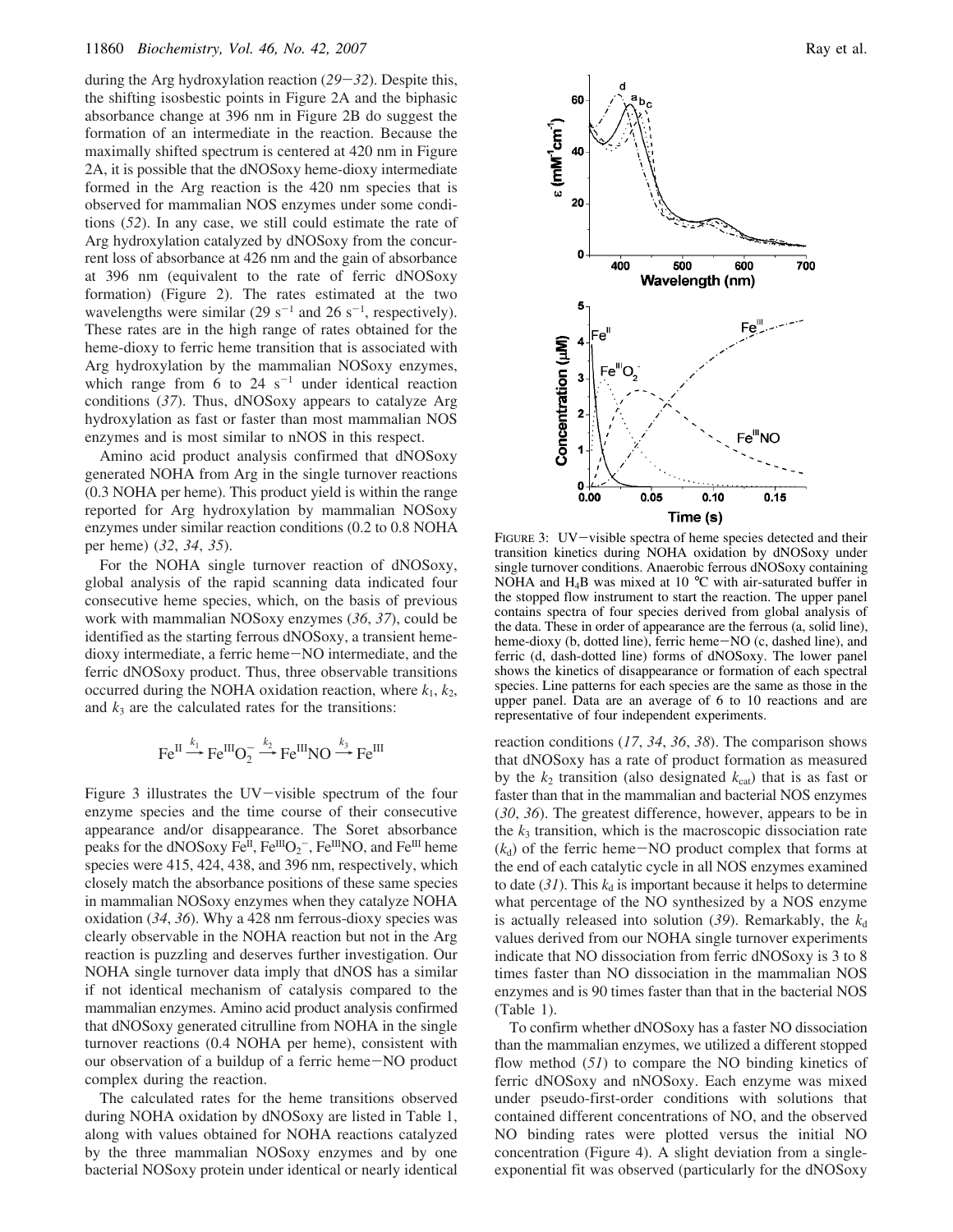Table 1: Observed Rates of Heme Transitions during NOHA Single Turnover Reactions Catalyzed by Various NOSoxy Enzymes*<sup>a</sup>*

| transformations                                                                                                                                                               | $dNOSoxy^b$                              | $iNOSoxy^c$                           | $nNOSoxy^d$                          | eNOSoxy <sup>e</sup> | <b>bsNOS</b>                             |
|-------------------------------------------------------------------------------------------------------------------------------------------------------------------------------|------------------------------------------|---------------------------------------|--------------------------------------|----------------------|------------------------------------------|
| heme-dioxy formation $(k_1)^g$<br>heme-dioxy disappearance or<br>$FeIII-NO$ formation $(k_2, k_{cat})$<br>$FeIII - NO$ disappearance or<br>ferric heme formation $(k_3, k_d)$ | $157 \pm 15$<br>$48 \pm 3$<br>$18 \pm 2$ | $47 + 4$<br>$37 + 1$<br>$2.3 \pm 0.1$ | $129 \pm 5$<br>$29 \pm 1$<br>$5 + 1$ | NΑ                   | $29 \pm 1$<br>$7 \pm 1$<br>$0.2 \pm 0.1$ |
|                                                                                                                                                                               |                                          |                                       |                                      |                      |                                          |

*a* The rates were determined at 10 °C and are the mean  $\pm$  SD. *b* This work. *c* Wei et al., ref 36. *d* Panda et al., ref 38. *e* Unpublished observations. *f* Adak et al., ref 17. <sup>*g*</sup> Rates were recorded in a half O<sub>2</sub>-saturated reaction except for iNOSoxy and bsNOSoxy, which were recorded in a half air-saturated reaction. NA, not available.



FIGURE 4: Kinetics of NO binding to dNOSoxy and nNOSoxy. An anaerobic solution of either ferric enzyme was mixed with NO containing solution in a stopped-flow spectrophotometer at 10 °C and the ferric heme-NO complex formation was monitored at 438 nm. The absorbance traces were fit to a biexponential equation, and the observed rates are plotted vs the NO concentration with the least-squares lines of best fit as indicated. The data are representative of two independent experiments.

reactions), and therefore, for the sake of comparison both the nNOSoxy and dNOSoxy data were fit to a biexponential equation. The slower phase  $(k_2)$  contributed 30% or less of the total absorbance change in all cases and appeared to be independent of NO concentration (Figure 4), whereas the fast phase (*k*1) was NO concentration-dependent. The *y* axis intercepts of the  $k_1$  rate data provide an estimate of the NO  $k_d$  for each ferric enzyme and are 21.0  $\pm$  5.5 and 57.9  $\pm$  $3.8 \text{ s}^{-1}$  for dNOSoxy and nNOSoxy, respectively. These data are consistent with our NOHA single turnover experiments and confirm that ferric dNOSoxy has a faster NO  $k_d$  than the mammalian NOS enzymes.

In bacterial NOSoxy, we know that a Ile/Val substitution near the entrance to the heme pocket is partly responsible for its slow NO dissociation from the ferric heme (*39*). However, a protein sequence comparison (Figure S1, Supporting Information) reveals no obvious differences in the residues near the heme pockets of dNOSoxy and mammalian NOSoxy enzymes. This implies that the general dimensions and composition of the dNOSoxy heme pocket are similar to those in the mammalian NOSoxy enzymes (*28*, *39*-*41*). Thus, faster NO dissociation from the dNOSoxy ferric heme could be due to other more global effects.

A second kinetic parameter that helps determine NOS catalytic behavior is the oxidation rate of the enzyme ferrous heme-NO complex. This complex forms whenever the ferric heme-NO product complex becomes reduced during steadystate turnover in the full-length NOS enzymes (*42*-*44*). We studied this reaction in dNOSoxy by mixing the ferrous



FIGURE 5: Oxidation of the dNOSoxy ferrous heme-NO complex. Panel A shows the UV-visible spectra of the ferric, ferrous, and ferrous-NO forms of dNOSoxy. Panel B contains spectral traces collected within 58 s after mixing the dNOSoxy ferrous heme-NO complex with air-saturated buffer in the stopped flow instrument at 10 °C. Arrows indicate the direction of absorbance change with time. Panel C shows the absorbance changes at 438 and 496 nm vs time during the reaction of the dNOSoxy ferrous heme-NO complex with air-saturated buffer. Panel D plots the  $k_{obs}$  values calculated from the absorbance changes at either wavelength for reactions that were performed at the different indicated concentrations of  $O_2$ . The least-squares line of best fit is indicated. Data are the average of 6 to 10 individual reactions and are representative of three similar experiments.

heme-NO complex with oxygenated buffer at 10 °C in a stopped-flow spectrometer equipped with a diode-array detector. Figure 5, panel A shows the spectrum of authentic ferric, ferrous, and ferrous-NO forms of dNOSoxy. Panel B contains a group of consecutive spectral scans collected during a typical reaction. The several isobestic points indicate that a monophasic transition occurs between the starting ferrous heme-NO complex of dNOSoxy and the ending ferric enzyme, as is also reported for the reaction catalyzed by mammalian NOSoxy enzymes (*38*, *44*). The rates of heme-NO complex disappearance and ferric enzyme formation were determined from the absorbance changes at 438 nm and at 396 nm, respectively, and were best fit as monophasic transitions (Figure 5C). At the half air-saturated condition used here (O<sub>2</sub> concentration ∼140  $\mu$ M), the oxidation rate of the dNOSoxy ferrous heme-NO complex (designated  $k_{ox}$ ) was 0.093 s<sup>-1</sup> at 10 °C. This rate is similar to that of the ferrous heme-NO complex of nNOSoxy at the same  $O_2$  concentration and temperature (0.1 to 0.2 s<sup>-1</sup>) but is 6 and 13 times slower than the *k*ox rates measured for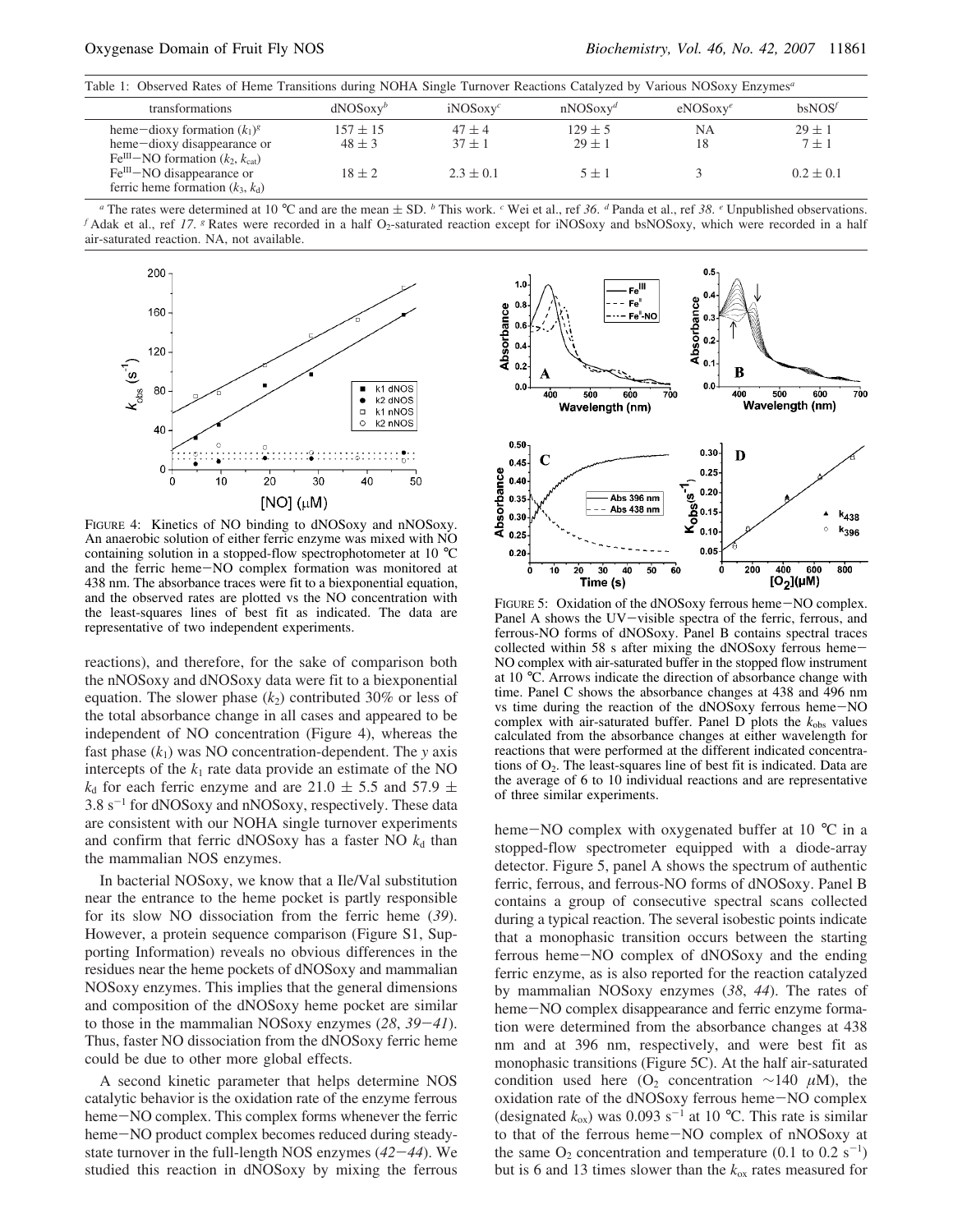the ferrous heme-NO complexes of eNOSoxy and iNOSoxy, respectively (*44*, *45*).

We went on to measure  $k_{ox}$  rates of dNOSoxy at various  $O<sub>2</sub>$  concentrations. The rates we obtained are plotted in Figure 5D. The slope gives a second-order rate constant for the reaction of 290  $M^{-1}$  s<sup>-1</sup>. This value is quite similar to that obtained for mammalian nNOSoxy, whose *k*ox second-order rate constant is 220 M<sup>-1</sup> s<sup>-1</sup> at 10 °C (unpublished data). We conclude the ferrous heme-NO complex of dNOSr is relatively un-reactive toward  $O_2$  and in this way is similar to nNOSoxy.

*Implications for the NO Synthesis Activity of dNOS.* Our results provide two  $(k_d, k_{ox})$  of the three kinetic parameters that allow one to model and understand the catalytic behavior of any given NOS (*31*, *44*). The third variable is the heme reduction rate  $(k_r)$ , which cannot be obtained using the isolated oxygenase or reductase domains of dNOS. However, even without a measured *k*<sup>r</sup> value, we can still make reasonable predictions about the catalytic behavior of dNOS. Our data show that dNOS has a relatively fast  $k_{cat}$  and a slow  $k_{ox}$  like nNOS. It also has a reductase domain whose electrontransfer properties and regulation (see the accompanying article) are similar to those of the nNOS reductase domain (*46*, *47*, *48*). However, there is an important difference regarding the  $k_d$  values of ferric dNOS and nNOS that will distinguish their catalytic behaviors. For example, in nNOS, the rates of heme reduction  $(k_r, 3 \text{ to } 4 \text{ s}^{-1})$  and NO dissociation  $(k_d, 5 \text{ s}^{-1})$  are similar (34, 43). This causes its ferric heme-NO product complex to partition in about a 2:3 ratio between futile and productive cycles during catalysis (Figure 6A). Because nNOS has a relatively slow  $k_{ox}$  (0.2)  $s^{-1}$ ), a significant proportion of enzyme molecules accumulate as the ferrous heme-NO complex during steadystate NO synthesis (*31*, *44*). This in turn compromises the observed NO synthesis activity of nNOS and greatly increases its apparent  $K_{\rm m}O_2$ , enabling NOS to have a very gradual and near linear oxygen-NO synthesis activity response across the entire physiologic  $O_2$  concentration range (*31*, *49*, *50*). In comparison, dNOS has a 5-times faster NO dissociation  $(k_d$  is  $18 \text{ s}^{-1})$  that will predispose its ferric heme-NO product complex to release NO rather than become reduced to the ferrous heme-NO complex (Figure 6A). This means that at the heme reduction rate measured for nNOS (approximately  $4 s^{-1}$ ), the  $k_d$  of dNOS would allow four enzyme molecules to release NO for every one molecule that enters the futile cycle and therefore should enable dNOS to have a greater NO synthesis activity than nNOS.

How the different  $k_d$  values will impact the catalytic behavior of dNOS and nNOS can be determined by computer simulation of the global kinetic model in Figure 6A (*44*, *50*) using the kinetic values we have measured for dNOSoxy and nNOS (*44*, *50*). We performed such simulations using the measured  $k_d$  values of 18 and 5 s<sup>-1</sup> for dNOS and nNOS, respectively, a common  $k_{ox}$  value of 0.2 s<sup>-1</sup>, and heme reduction rates  $(k_r)$  ranging from 0.3 to 12 s<sup>-1</sup>, which cover and exceed the known  $k_r$  values for NOS enzymes. Our simulations indicate that a smaller proportion of dNOS would exist as a ferrous heme-NO complex during the steady state compared to that of nNOS (Figure 6B). Moreover, dNOS would be up to 3.5 times more active than nNOS over the range of heme reduction rates (Figure 6C). Thus, a unique blend of kinetic parameters is likely to enable dNOS to be



FIGURE 6: Global kinetic model for NOS catalysis and results derived from model simulations. Panel A shows that ferric enzyme reduction (*kr*) is rate-limiting for the biosynthetic reactions (central linear portion). *kcat1* and *kcat2* are the conversion rates of the  $Fe^{II}O<sub>2</sub>$ species to products in the Arg and NOHA reactions, respectively. The ferric heme-NO product complex (Fe<sup>III</sup>NO) can either release NO (*kd*) in the productive cycle or become reduced (*kr*′) to a ferrous heme-NO complex (Fe<sup>II</sup>NO), which reacts with O<sub>2</sub> (kox) to generate nitrate and ferric enzyme in the futile cycle. Panel B shows the calculated dNOS and nNOS enzyme distributions during steadystate NO synthesis at a common heme reduction rate of  $3 s<sup>-1</sup>$ . Panel C plots the steady-state NO release rates as a function of *kr* for dNOS and nNOS. Activities were calculated by simulation of the global kinetic model using parameters derived from dNOSoxy and nNOS. See Experimental Procedures for details.

a more active and efficient NO synthase than mammalian nNOS, while still allowing other important catalytic behaviors of the two enzymes  $(Ca^{2+}$  concentration-activity response,  $K_{\text{m}}O_2$  for NO synthesis) to remain similar. That dNOS would have a higher NO release capacity plus the regulatory mechanisms of a constitutive mammalian NOS (nNOS) makes some sense because *Drosophila* evolved to express a single NOS for both its cell signaling and host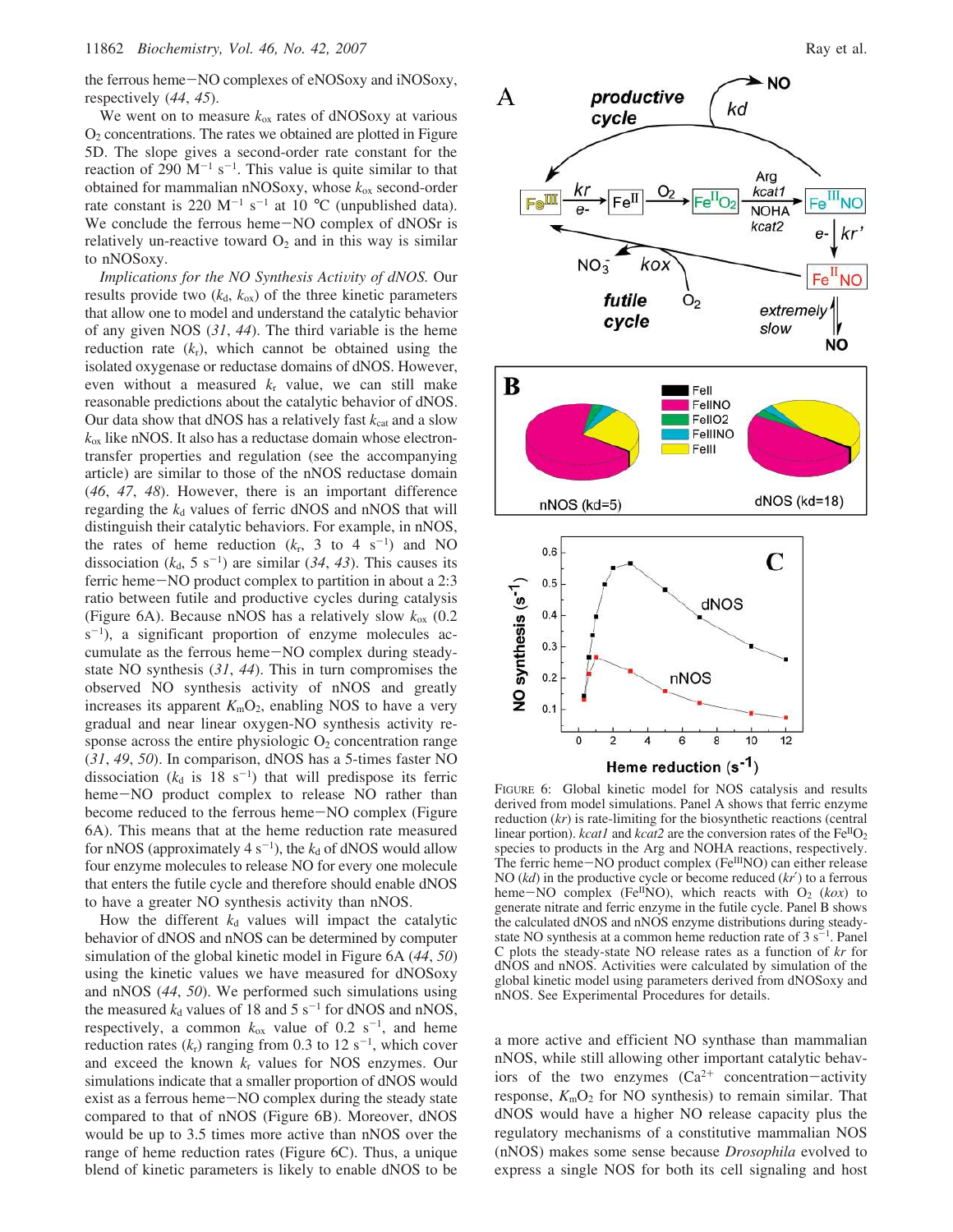defense, while mammals utilize a different NOS for each purpose.

#### **ACKNOWLEDGMENT**

We thank Professor Brian Crane for helpful discussions.

#### **SUPPORTING INFORMATION AVAILABLE**

A sequence alignment of the *Drosophila* NOS oxygenase domain and other NOS sequences. This material is available free of charge via the Internet at http://pubs.acs.org.

## **REFERENCES**

- 1. Stuehr, D. J., Wei, C. C., Wang, Z., and Hille, R. (2005) Exploring the redox reactions between heme and tetrahydrobiopterin in the nitric oxide synthases, *Dalton Trans. 21*, 3427-3435.
- 2. Marletta, M. A., Hurshman, A. R., and Rusche, K. M. (1998) Catalysis by nitric oxide synthase, *Curr. Opin. Chem. Biol. 2*, 656-663.
- 3. Hemmens, B., and Mayer, B. (1998) Enzymology of nitric oxide synthases, *Methods Mol. Biol. 10*, 1-32.
- 4. Forstermann, U, and Kleinert, H. (1995) Nitric oxide synthase: expression and expressional control of the three isoforms, *Naunyn-Schmiedeberg's Arch. Pharmacol. 352*, 351-364.
- 5. Dawson, V. L., and Dawson, T. M. (1998) Nitric oxide in neurodegeneration, *Prog. Brain. Res. 118*, 215-229.
- 6. Michel, T., and Feron, O. (1997) Nitric oxide synthases: which, where, how, and why? *J. Clin. In*V*est. 100*, 2417-2423.
- 7. Stuehr, D. J. (1999) Mammalian nitric oxide synthases, *Biochem. Biophys. Acta 1411*, 217-230.
- 8. Bredt, D. S., Hwang, P. M., Glatt, C. E., Lowenstein, C., Reed, R. R., and Snyder, S. H. (1991) Cloned and expressed nitric oxide synthase structurally resembles cytochrome P-450 reductase, *Nature 351*, 714-718.
- 9. Richards, M. K., Clague, M. J., and Marletta, M. A. (1996) Characterization of C415 mutants of neuronal nitric oxide synthase, *Biochemistry 35*, 7772-7780.
- 10. Sheta, E. A., McMillan, K., and Masters, B. S. S. (1994) Evidence for a bidomain structure of constitutive cerebellar nitric oxide synthase, *J. Biol. Chem*. *269*, 15147-15153.
- 11. McMillan, K., and Masters, B. S. S. (1995) Prokaryotic expression of the heme- and flavin-binding domains of rat neuronal nitric oxide synthase as distinct polypeptides: identification of the hemebinding proximal thiolate ligand as cysteine-415, *Biochemistry 34*, 3686-3693.
- 12. Gachhui, R., Presta, A., Bentley, D. F., Abu-Soud, H. M., McArthur, R., Brudvig, G., Ghosh, D. K., and Stuehr, D. J. (1996) Characterization of the reductase domain of rat neuronal nitric oxide synthase generated in the methylotrophic yeast *Pichia pastoris*. Calmodulin response is complete within the reductase domain itself, *J. Biol. Chem. 271*, 20594-20602.
- 13. Vorherr, T., Knopfel, L., Hofmann, F., Mollner, S., Pfeuffer, T., and Carafoli, E. (1993) The calmodulin binding domain of nitric oxide synthase and adenylyl cyclase, *Biochemistry 32*, 6081- 6088.
- 14. Rozhkova, E. A., Fujimoto, N., Sagami, I., Daff, S. N., and Shimizu, T (2002) Interactions between the isolated oxygenase and reductase domains of neuronal nitric-oxide synthase. Assessing the role of calmodulin, *J. Biol. Chem. 277*, 16888-16894.
- 15. Ghosh, D. K., Abu-Soud, H. M., and Stuehr, D. J. (1995) Reconstitution of the second step in NO synthesis using the isolated oxygenase and reductase domains of macrophage NO synthase, *Biochemistry 34*, 11316-11320.
- 16. Chen, P. F., Tsai, A. L., Berka, V., and Wu, K. K. (1996) Endothelial nitric-oxide synthase. Evidence for bidomain structure and successful reconstitution of catalytic activity from two separate domains generated by a baculovirus expression system, *J. Biol. Chem. 271*, 14631-14635.
- 17. Adak, S., Aulak, K. S., and Stuehr, D. J. (2002) Direct evidence for nitric oxide production by a nitric-oxide synthase-like protein from *Bacillus subtilis*, *J. Biol. Chem*. *277*, 16167-16171.
- 18. Adak, S., Bilwes, A. M., Panda, K., Hosfield, D., Aulak, K. S., McDonald, J. F., Tainer, T. A., Getzoff, E. D., Crane, B. R., and Stuehr, D. J. (2002) Cloning, expression, and characterization of

a nitric oxide synthase protein from *Deinococcus radiodurans*, *Proc. Natl. Acad. Sci. U.S.A. 99*, 107-112.

- 19. Wang, Z. Q., Lawson, R. J., Buddha, M. R., Wei, C. C., Crane, B. R., Munro, A. W., and Stuehr, D. J. (2007) Bacterial flavodoxins support nitric oxide production by *Bacillus subtilis* nitric-oxide synthase, *J. Biol. Chem. 282*, 2196-2202.
- 20. Wingrove, J. A., and O'Farrell, P. H. (1999) Nitric oxide contributes to behavioral, cellular, and developmental responses to low oxygen in *Drosophila*, *Cell 98*, 105-114.
- 21. Kuzin, B., Roberts, I., Peunova, N., and Enikolopov, G. (1996) Nitric oxide regulates cell proliferation during *Drosophila* development, *Cell 87*, 639-649.
- 22. Gibbs, S. M. (2003) Regulation of neuronal proliferation and differentiation by nitric oxide, *Mol. Neurobiol. 27*, 107-120.
- 23. Gibbs, S. M., and Truman, J. W. (1998) Nitric oxide and cyclic GMP regulate retinal patterning in the optic lobe of *Drosophila*, *Neuron 20*, 83-93.
- 24. Nappi, A. J., Vass, E., Frey, F., and Carton, Y. (2000) Nitric oxide involvement in *Drosophila* immunity, *Nitric Oxide 4*, 423-430.
- 25. Regulski, M., and Tully, T. (1995) Molecular and biochemical characterization of dNOS: a *Drosophila* Ca2+/calmodulin dependent nitric oxide synthase, *Proc. Natl. Acad. Sci. U.S.A. 92*, 9072-9076.
- 26. Sengupta, R., Sahoo, R., Mukherjee, S., Regulski, M., Tully, T., Stuehr, D. J., and Ghosh, S. (2003) Characterization of *Drosophila* nitric oxide synthase: a biochemical study, *Biochem. Biophys. Res. Commun. 306*, 590-597.
- 27. Huang, L., Abu-Soud, H. M., Hille, R., and Stuehr, D. J. (1999) Nitric oxide-generated P420 nitric oxide synthase: characterization and roles for tetrahydrobiopterin and substrate in protecting against or reversing the P420 conversion, *Biochemistry 38*, 1912-1920.
- 28. Ghosh, S., Wolan, D., Adak, S., Crane, B. R., Kwon, N. S., Tainer, J. A., Getzoff, E. D., and Stuehr, D. J. (1999) Mutational analysis of the tetrahydrobiopterin-binding site in inducible nitric-oxide synthase, *J. Biol. Chem. 274*, 24100-24112.
- 29. Ledbetter, A. P., McMillan, K., Roman, L. J., Masters, B. S., Dawson, J. H., and Sono, M. (1999) Low-temperature stabilization and spectroscopic characterization of the dioxygen complex of the ferrous neuronal nitric oxide synthase oxygenase domain, *Biochemistry 38*, 8014-8021.
- 30. Wei, C. C., Wang, Z. Q., Wang, Q., Meade, A. L., Hemann, C., Hille, R., and Stuehr, D. J. (2001) Rapid kinetic studies link tetrahydrobiopterin radical formation to heme-dioxy reduction and arginine hydroxylation in inducible nitric-oxide synthase, *J. Biol. Chem. 276*, 315-319.
- 31. Stuehr, D. J., Santolini, J., Wang, Z. Q., Wei, C. C., and Adak, S. (2004) Update on mechanism and catalytic regulation in the NO synthases, *J. Biol. Chem. 279*, 36167-36170.
- 32. Hurshman, A. R., Krebs, C., Edmondson, D. E., Huynh, B. H., and Marletta, M. A. (1999) Formation of a pterin radical in the reaction of the heme domain of inducible nitric oxide synthase with oxygen, *Biochemistry* 38, 15689 - 15696.
- 33. Berka, V., Wu, G., Yeh, H. C., Palmer, G., and Tsai, A. (2004) Three different oxygen-induced radical species in endothelial nitric-oxide synthase oxygenase domain under regulation by l-arginine and tetrahydrobiopterin, *J. Biol. Chem. 279*, 32243- 32251.
- 34. Boggs, S., Huang, L., and Stuehr, D. J. (2000) Formation and reactions of the heme-dioxygen intermediate in the first and second steps of nitric oxide synthesis as studied by stopped-flow spectroscopy under single-turnover conditions, *Biochemistry 39*, 2332-2339.
- 35. Bec, N., Gorren, A. C. F., Voelker, C., Mayer, B., and Lange, R. (1998) Reaction of neuronal nitric-oxide synthase with oxygen at low temperature evidence for reductive activation of the oxyferrous complex by tetrahydrobiopterin, *J. Biol. Chem. 273*,  $13502 - 13508$ .
- 36. Wei, C. C., Wang, Z. Q., Hemann, C., Hille, R., and Stuehr, D. J. (2003) A tetrahydrobiopterin radical forms and then becomes reduced during N-hydroxyarginine oxidation by nitric-oxide synthase, *J. Biol. Chem. 278*, 46668-46673.
- 37. Wei, C. C., Wang, Z. Q., Durra, D., Hemann, C., Hille, R., Garcin, E. D., Getzoff, E. D., and Stuehr, D. J. (2005) The three nitricoxide synthases differ in their kinetics of tetrahydrobiopterin radical formation, heme-dioxy reduction, and arginine hydroxylation, *J. Biol. Chem. 280*, 8929-8935.
- 38. Panda, K., Adak, S., Aulak, K. S., Santolini, J., McDonald, J. F., and Stuehr, D. J. (2003) Distinct influence of N-terminal elements